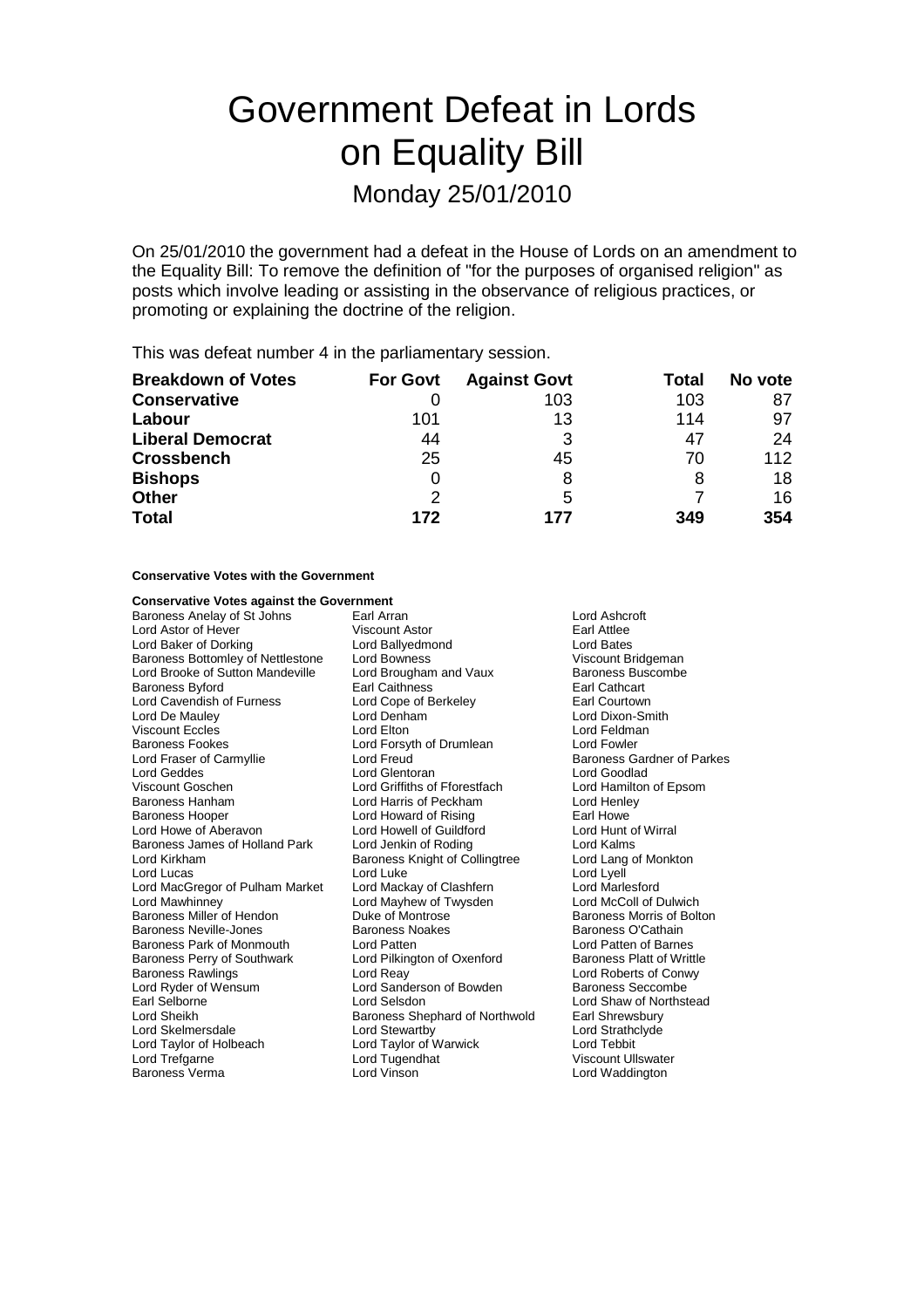Lord Wakeham **Lord Waldegrave of North Hill** Baroness Warsi

Baroness Wilcox

### **Labour Votes with the Government**

Lord Clinton-Davis<br>
Lord Cunningham of Felling<br>
Lord Davies of Oldham Lord King of West Bromwich<br>Lord Layard Baroness Morgan of Drefelin Baroness Pitkeathley **Baroness Prosser Lord Putter Baroness Pross**<br> **Baroness Quin**<br> **Baroness Quin** Baroness Symons of Vernham Dean<br>Baroness Thornton Lord West of Spithead<br>Lord Woolmer of Leeds

### **Labour Votes against the Government**

Lord Gordon of Strathblane Lord Howie of Troon Lord Jones Lord Williams of Elvel

#### Lord Acton **Lord Adonis**<br>
Lord Andrews **Lord Alli**<br>
Lord Archer of Sandwell **Lord Bach**<br>
Lord Bach Lord Archer of Sandwell **Lord Bach<br>1998 - Lord Berkeley Condition**<br>Baroness Billingham Lord Bassam of Brighton **Lord Berkeley** Lord Baroness Balling<br>Lord Bilston **Baroness Backstone** Baroness Blood Baroness Blackstone Baroness<br>
Lord Bradley Lord Campbell-Savours Lord Clark<br>
Lord Clark Lord Boyd of Duncansby Lord Bradley Lord Brett Lord Brooke of Alverthorpe Lord Campbell-Savours Lord Cord Clark of Wind<br>
Lord Cord Corbett of Castle Vale Baroness Crawley Lord Drayson **Lord Lord Dubs Lord Eatwell** Lord Elder Lord Evans of Temple Guiting Baroness Farrington of Ribbleton<br>
Lord Faulkner of Worcester Baroness Gibson of Market Rasen Baroness Golding Lord Faulkner of Worcester Baroness Gibson of Market Rasen Baroness Gold<br>Baroness Goudie Baroness Gould of Potternewton Lord Grabiner Baroness Gould of Potternewton Lord Grabine<br>
Lord Griffiths of Burry Port Lord Grocott Lord Graham of Edmonton Lord Griffiths of Burry Port Lord Grocott Lord Hart of Chilton Baroness Henig Baroness Hilton of Eggardon Lord Hollick Baroness Hollis of Heigham Lord Hoyle Lord Hoyle Lord Hughes of Woodside Lord Janner of Braunstone **Baroness Jay of Paddington** Baroness Jones of Whitchurch<br>Lord Jordan Baroness Kennedy of The Sha Lord Jordan Lord Judd (Lord Judd Clear Corporces Kennedy of The Shaws Lord Judd Clear Corporces Kennedy of The Shaws<br>Lord King of West Bromwich Clear Baroness Kingsmill Corporces Lord Kinnock Lord Layard<br>
Lord MacKenzie of Culkein Lord Mackenzie of Framwellgate Baroness Massey of Darwen Lord Mackenzie of Framwellgate Lord Maxton Lord McKenzie of Luton Lord Moonie<br>19 Mart – Lord Morgan Lord Morgan Luton Baroness Morris of Yardley Lord Morris of Handsworth Lord Morris of Manchester **Lord O'Neill of Clackmannan**<br>
Baroness Pitkeathlev **Baroness Prosser** Lord Puttnam Baroness Quin **Example 2** Lord Radice **Baroness Ramsay of Cartvale**<br> **Example 2** Lord Richard **Reserves Ramsay of Cartvale** Lord Rowlands **Baroness Royall of Blaisdon** Baroness Scotland of Asthal<br>
Lord Sewel **Baroness Royall of Blaisdon** Baroness Scotland of Asthal Viscount Simon<br>
Baroness Taylor of Bolton<br>
Lord Temple-Morris Baroness Thornton **Baroness Thornton** Lord Tunnicliffe **Baroness Turner of Camden**<br>Baroness Wall of New Barnet Lord Warner **Communist Baroness Warwick of Under**c Lord Warner **Baroness Warwick of Undercliffe**<br>Baroness Whitaker **Baroness Wilkins** Lord Young of Norwood Green

Lord Brennan **Lord Clarke of Hampstead** Alexander Coity<br>
Lord Donoughue **Lord Clarke Coint Clarke Coint Alexander** Cord Foster of Bishop Lord Patel of Blackburn

### **Liberal Democrat Votes with the Government**

Lord Addington **Lord Ashdown of Norton-sub-Hamdon** Lord Avebury<br>Baroness Barker **Communist Baroness Bonham-Carter of Yarnbury** Lord Carlile of Berriew Baroness Falkner of Margravine Lord Fearn<br>Lord Goodhart **Baroness Hamwee** Lord Oakeshott of Seagrove Bay Lord Razzall<br>
Lord Rennard Lord Roberts of Llandudno Baroness Scott of Needham Market<br>Lord Smith of Clifton Baroness Thomas of Winchester Baroness Thomas of Walliswood<br>Baroness Tonge Baroness Thomas of Walliswood Lord Wallace of Tankerness

Baroness Bonham-Carter of Yarnbury Lord Clement-Jones Lord Dholakia Lord Dykes<br>
Baroness Falkner of Margravine Lord Fearn Lord Text Clement Baroness Garden of Frognal Lord Kirkwood of Kirkhope Lord Lester of Herne Hill Lord Maclennan of Rogart<br>
Lord McNally Lord Methuen Lord Methuen Baroness Miller of Chilthorn Lord Methuen **Lord Methuen** Baroness Miller of Chilthorne Domer<br>
Baroness Northover Baroness Neuberger Lord Newby Baroness Northover Lord Rennard Lord Roberts of Llandudno Lord Rodgers of Quarry Bank Lord Smith of Clifton Lord Steel of Aikwood Lord Taverne Lord Tope<br>Baroness Walmsley<br>
Baroness Walmsley **Liberal Democrat Votes against the Government**

Eurences Crame,<br>Baroness Dean of Thornton-le-Fylde Lord Rosser

Baroness Falkender **Lord Foster of Bishop Auckland** 

Lord Jones of Cheltenham

Lord Burnett Viscount Falkland Baroness Nicholson of Winterbourne

## **Crossbench Votes with the Government**

Baroness Campbell of Loughborough